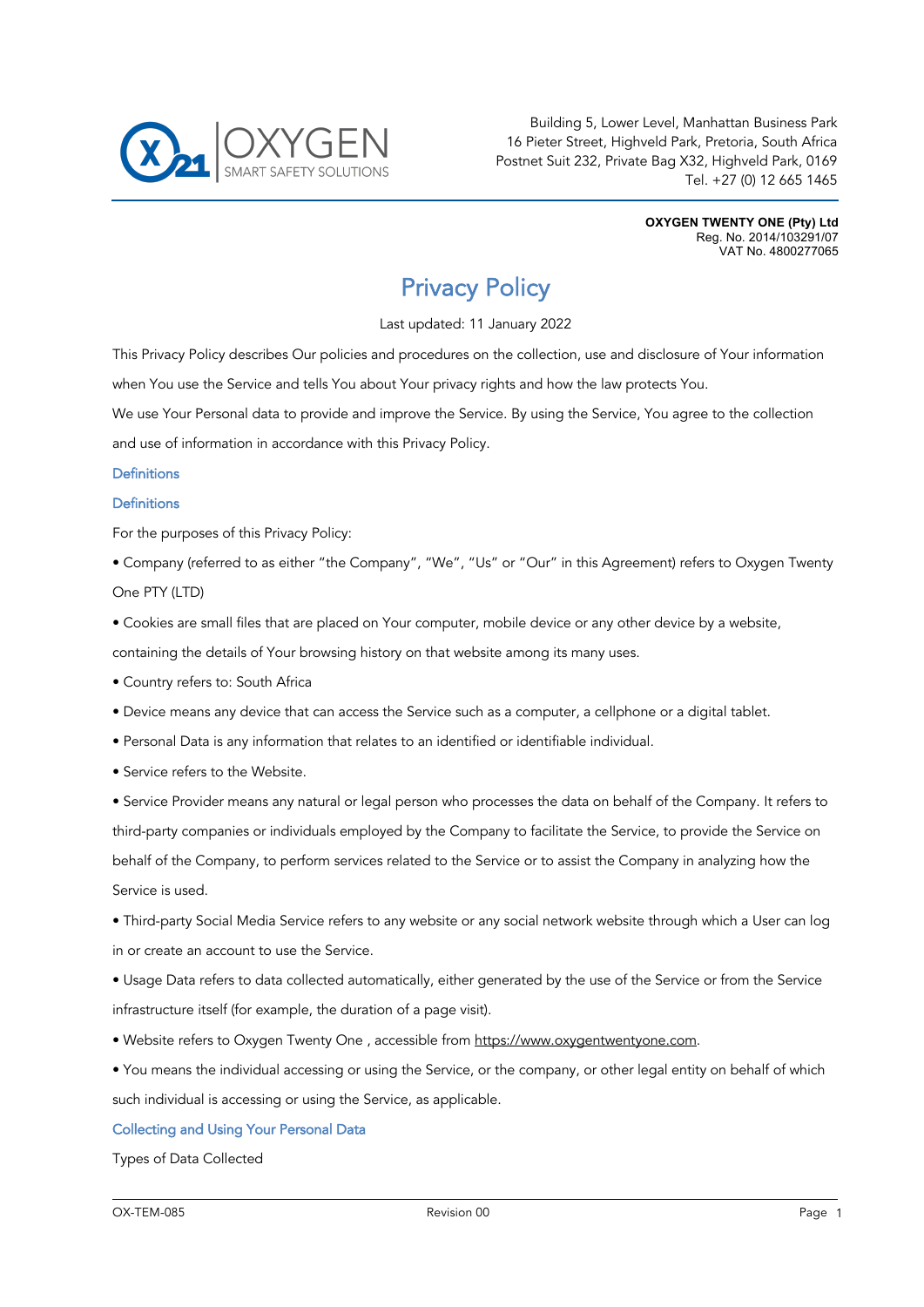

### Personal Data

While using Our Service, We may ask You to provide Us with certain personally identifiable information that can be used to contact or identify You. Personally identifiable information may include, but is not limited to:

- Email Address
- Usage Data

### Usage Data

Usage Data is collected automatically when using the Service.

Usage Data may include information such as Your Device's Internet Protocol address (e.g. IP address), browser type,

browser version, the pages of our Service that You visit, the time and date of Your visit, the time spent on those

pages, unique device identifiers and other diagnostic data.

When You access the Service by or through a mobile device, We may collect certain information automatically,

including, but not limited to, the type of mobile device You use, Your mobile device unique ID, the IP address of

Your mobile device, Your mobile operating system, the type of mobile Internet browser You use, unique device identifiers and other diagnostic data.

We may also collect information that Your browser sends whenever You visit our Service or when You access the Service by or through a mobile device.

## Tracking Technologies and Cookies

The Service may automatically collect information about how you and your device interact with the Service, including:

- Computer, device and connection information, such as IP address, browser type and version, operating system and other software installed on your device, mobile platform and unique device identifier and other technical identifiers, error reports and performance data;
- Usage data, such as the features you used, the settings you selected, your URL click stream data, including date and time stamp and referring and exit pages, search terms you used, and pages you visited or searched for on the Service;
- For location-aware Services, the region, city or town where your device is located in order to provide you with more relevant content for where you are in the world.

We collect this data through our servers and the use of cookies and other technologies. Cookies are small text files that can be read by a web server in the domain that put the cookie on your hard drive. We may use cookies and other technologies to store your preferences and settings, help you with signing in, provide targeted ads and analyse site operations. You can control cookies through your browser's settings and other tools. However, if you block certain cookies, you may not be able to register, login, or access certain parts or make full use of the Service.

#### Use of Your Personal Data

The Company may use Personal Data for the following purposes:

- To provide and maintain our Service, including to monitor the usage of our Service.
- To contact You: To contact You by email, telephone calls, SMS, or other equivalent forms of electronic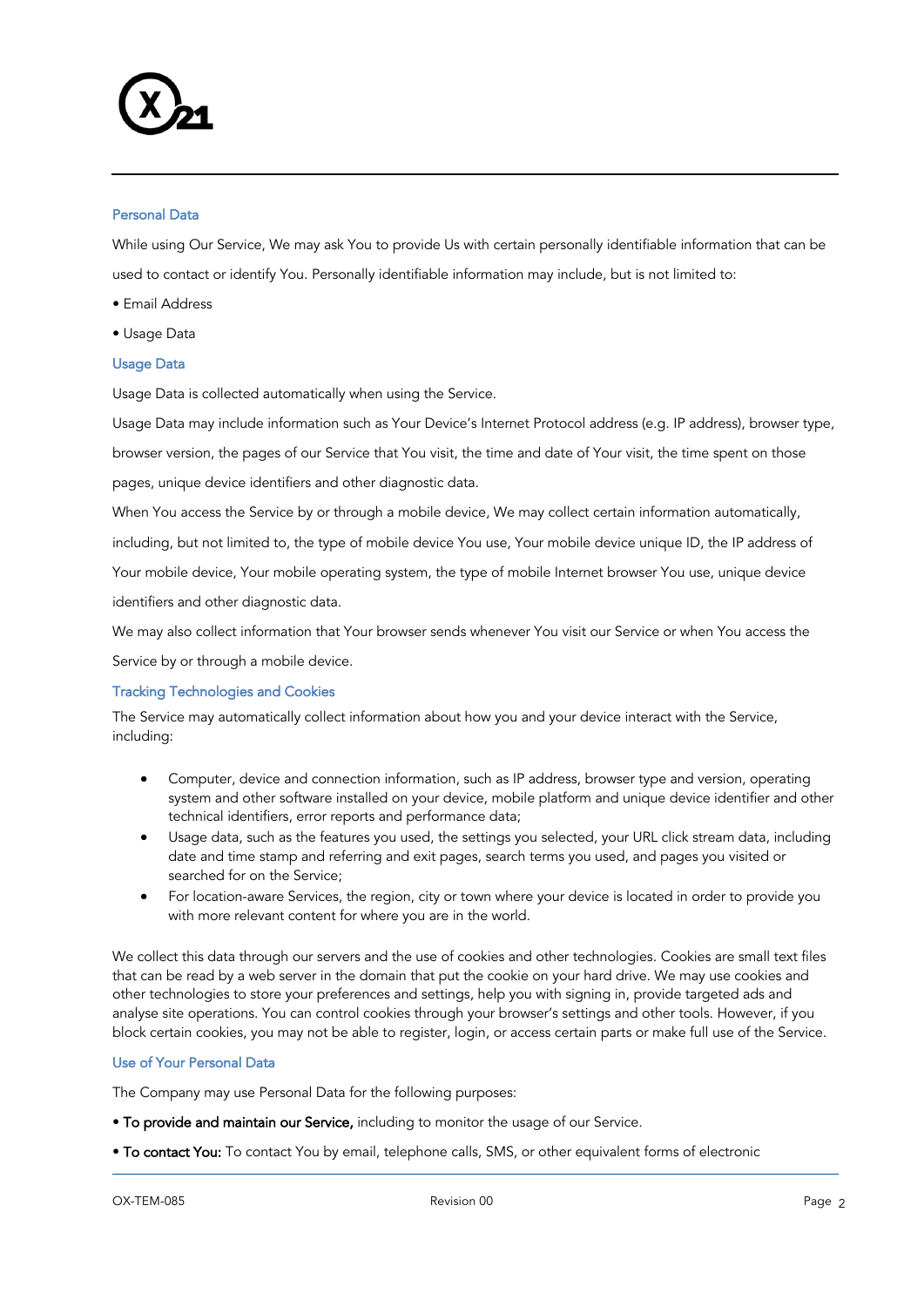

communication, such as a mobile application's push notifications regarding updates or informative communications related to the functionalities, products or contracted services, including the security updates, when necessary or reasonable for their implementation.

• To provide You with news, special offers and general information about other goods, services and events which we offer that are similar to those that you have already purchased or enquired about unless You have opted not to receive such information.

• To manage Your requests: To attend and manage Your requests to Us.

• For business transfers: We may use Your information to evaluate or conduct a merger, divestiture, restructuring, reorganization, dissolution, or other sale or transfer of some or all of Our assets, whether as a going concern or as part of bankruptcy, liquidation, or similar proceeding, in which Personal Data held by Us about our Service users is among the assets transferred.

• For other purposes: We may use Your information for other purposes, such as data analysis, identifying usage trends, determining the effectiveness of our promotional campaigns and to evaluate and improve our Service, products, services, marketing and your experience.

We may share Your personal information in the following situations:

• With Service Providers: We may share Your personal information with Service Providers to monitor and analyze the use of our Service, to contact You.

• For business transfers: We may share or transfer Your personal information in connection with, or during negotiations of, any merger, sale of Company assets, financing, or acquisition of all or a portion of Our business to another company.

• With Affiliates: We may share Your information with Our affiliates, in which case we will require those affiliates to honour this Privacy Policy. Affiliates include Our parent company and any other subsidiaries, joint venture partners or other companies that We control or that are under common control with Us.

• With business partners: We may share Your information with Our business partners to offer You certain products, services or promotions.

• With other users: when You share personal information or otherwise interact in the public areas with other users, such information may be viewed by all users and may be publicly distributed outside. If You interact with other users or register through a Third-Party Social Media Service, Your contacts on the Third-Party Social Media Service may see Your name, profile, pictures and description of Your activity. Similarly, other users will be able to view descriptions of Your activity, communicate with You and view Your profile.

• With Your consent: We may disclose Your personal information for any other purpose with Your consent.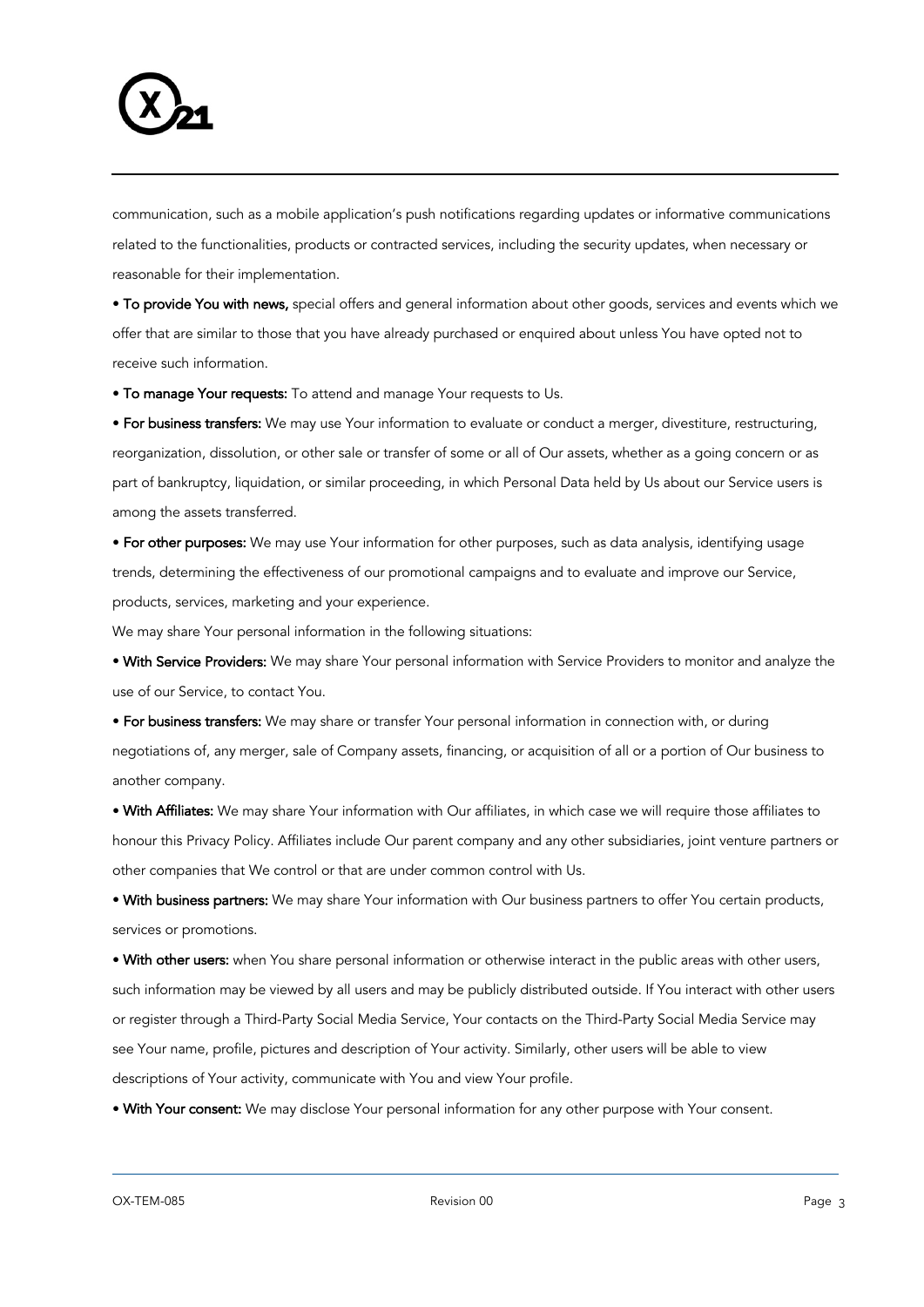

## Retention of Your Personal Data

The Company will retain Your Personal Data only for as long as is necessary for the purposes set out in this Privacy Policy. We will retain and use Your Personal Data to the extent necessary to comply with our legal obligations (for example, if we are required to retain your data to comply with applicable laws), resolve disputes, and enforce our legal agreements and policies.

The Company will also retain Usage Data for internal analysis purposes. Usage Data is generally retained for a shorter period of time, except when this data is used to strengthen the security or to improve the functionality of Our Service, or We are legally obligated to retain this data for longer time periods.

#### Transfer of Your Personal Data

Your information, including Personal Data, is processed at the Company's operating offices and in any other places where the parties involved in the processing are located. It means that this information may be transferred to — and maintained on — computers located outside of Your province, country or other governmental jurisdiction where the data protection laws may differ than those from Your jurisdiction.

Your consent to this Privacy Policy followed by Your submission of such information represents Your agreement to that transfer.

The Company will take all steps reasonably necessary to ensure that Your data is treated securely and in accordance with this Privacy Policy and no transfer of Your Personal Data will take place to an organization or a country unless there are adequate controls in place including the security of Your data and other personal information.

#### Disclosure of Your Personal Data

#### Business Transactions

If the Company is involved in a merger, acquisition or asset sale, Your Personal Data may be transferred. We will provide notice before Your Personal Data is transferred and becomes subject to a different Privacy Policy.

#### Law Enforcement

Under certain circumstances, the Company may be required to disclose Your Personal Data if required to do so by law or in response to valid requests by public authorities (e.g. a court or a government agency).

## Other Legal Requirements

The Company may disclose Your Personal Data in the good faith belief that such action is necessary to:

- Comply with a legal obligation
- Protect and defend the rights or property of the Company
- Prevent or investigate possible wrongdoing in connection with the Service
- Protect the personal safety of Users of the Service or the public
- Protect against legal liability.